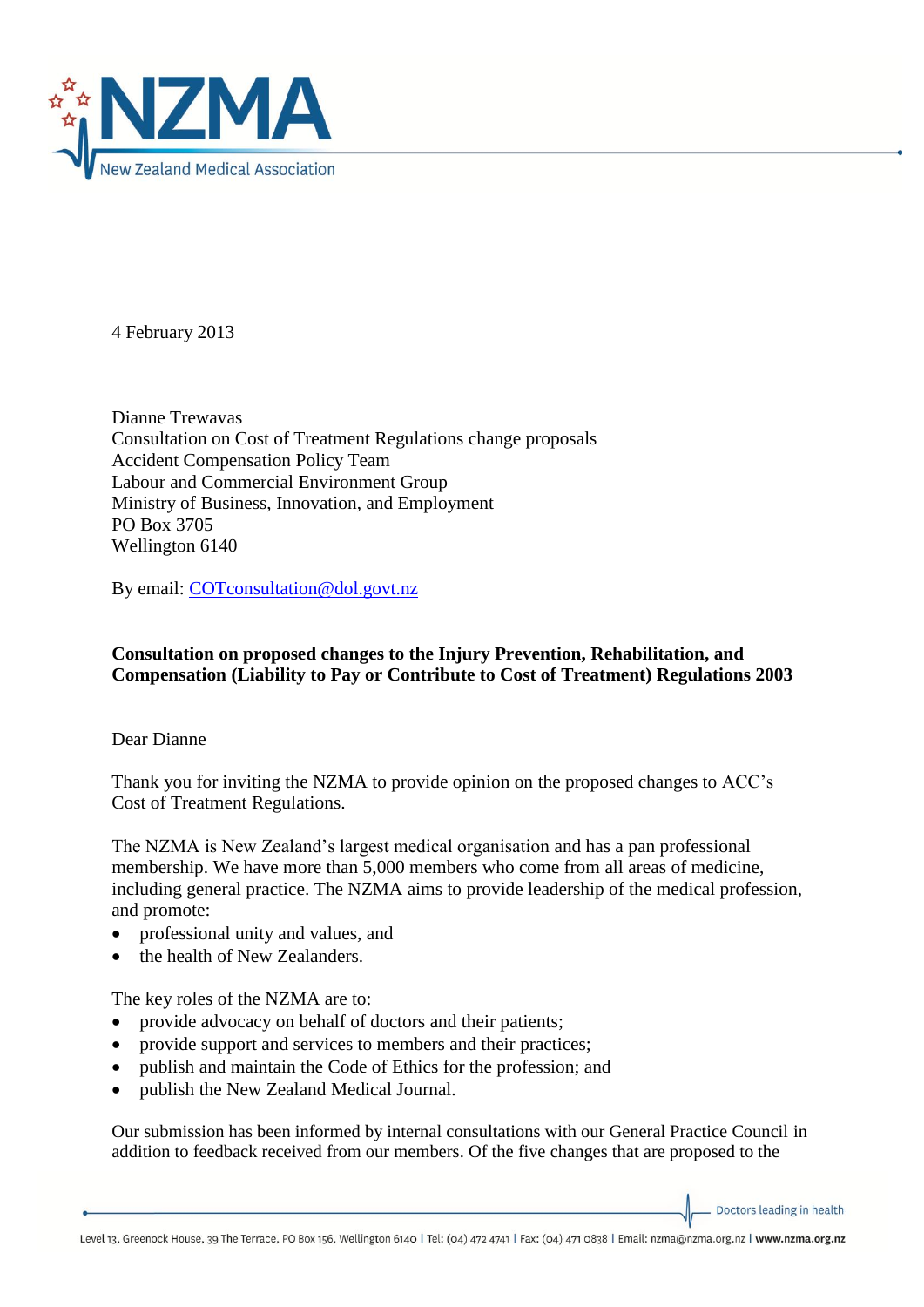Cost of Treatment Regulations, we provide feedback on the following two areas: Part 1: Increase for general practitioners and nurses for under-six year old consultations; Part 3: Rate increase for treatment providers. Given that our comments are limited to these two areas, we have opted to provide our feedback by way of this letter rather than by using the feedback form.

## **Part 1: Increase for general practitioners and nurses for under-six year old consultations**

The NZMA notes that the proposed change under this area entails increasing by \$5 (GST inclusive) per visit the general practitioner rate for all visits by under-six year olds, under the Cost of Treatment Regulations. We understand that this change is intended to encourage compliance with Government policy to provide fully funded ('free') ACC visits for under six-year olds. We also note that ACC cannot require providers to provide 'free' after-hours ACC visits for under-six year olds through the Cost of Treatment Regulations and that co-payments may still be charged to the public.

The NZMA is not able to provide a simple 'yes' or 'no' regarding whether we support this proposed change. Our organisation supports the provision of fully subsidised services for under sixes and the need to try and align ACC services with this policy. However, we acknowledge that the treatment fee - referred to as a co-payment in the consultation - is part of the contract of the service between the doctor and patient (unless services are provided via contract with a third party funder). As such, while we believe that it should remain the right of general practitioners to set and charge an appropriate fee, the NZMA also hopes that the increase in ACC's contribution towards the treatment costs for under sixes will facilitate the reduction of co-payments for this group, where feasible.

It is important to recognise that the proposed increase is insufficient to fully subsidise even a daytime consultation. Therefore, providing this consultation 'free' means that it is actually being cross-subsidised by other age groups. The actual proposed increase for under six-year olds is \$4.35 (with the other 65c going to the government as GST). This gives a new subsidy rate of \$36.87 for a consultation with this age group at any time of the day or night. The unsubsidised standard charge for a 15 minute consultation varies around the country but feedback from our general practitioners suggests this probably averages around \$60 – \$75. The unsubsidised standard charge for an out-of-hours consultation varies even more widely, but our general practitioners indicate this is often over \$100. The NZMA believes that these are the benchmarks that the new proposed subsidy of \$36.87 should be measured against.

We also wish to draw attention to the fact that in cities, the services that deliver after hours care are often different financial entities to those that deliver services during the day, even if they are staffed by the same doctors. So while the proposed extra \$4.35 may be relatively good for practices that provide care during the daytime, it is not nearly enough for after hours surgeries with their associated extra costs. This provides further grounds for why we believe it is important to retain the right to set and charge an appropriate fee. The NZMA is aware that some after hours practices are on an ACC contract and have relinquished this right, although this particular consultation is not intended to address these practices.

## **Part 3: Rate increase for treatment providers**

The NZMA notes that consultation rates for treatment providers under regulation are proposed to be increased by 1.9%, and that this proposal is consistent with movement in the Labour Cost Index and with funding adjustments in the health sector.